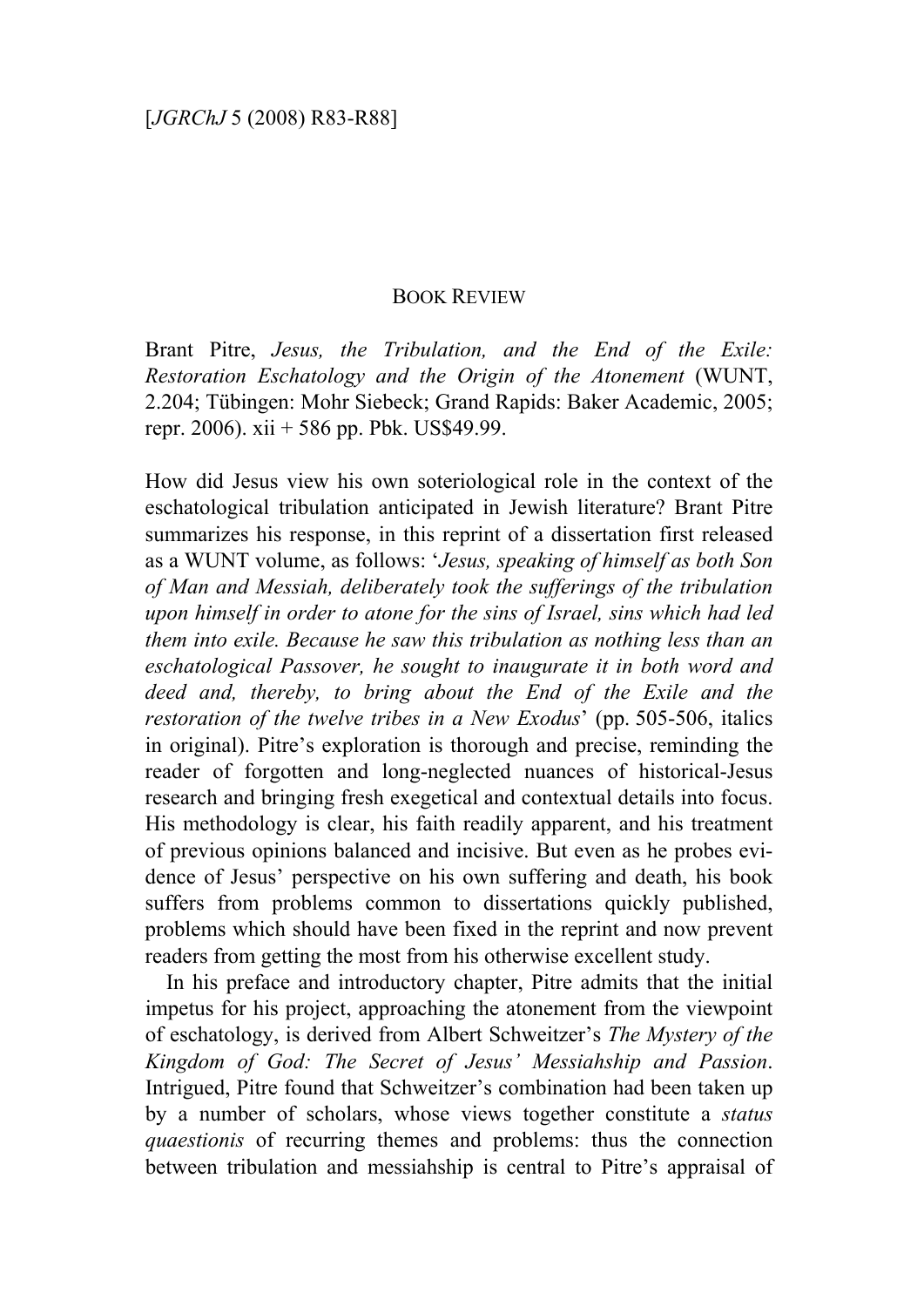Schweitzer, Dodd, Jeremias, Ben Meyer, Dale Allison, N.T. Wright, James Dunn, and most recently, Marvin Pate and Douglas Kennard. This review gives way to methodological comments, including Pitre's adaptation of John Meier's criteria for historical authenticity—multiple attestation, coherence, embarrassment, and discontinuity with the early church—to which Pitre adds a fifth criterion, that of historical congruence (or 'contextual plausibility', p. 28). The author concludes his first chapter with an excursus, evaluating Wright's work on the 'End of Exile' and reformulating the emphasis to include the ingathering of Israel's twelve tribes at the end of the *Assyrian* exile, not just the Babylonian.

The second chapter, 'The Messianic Tribulation and the End of the Exile in Late Second Temple Judaism', reviews relevant literature from the Enochic and Danielic cycles, along with apocalyptic sources and Qumran documents, establishing a basis for Pitre's subsequent New Testament research. The expectation of an eschatological or messianic period of great suffering is shown to have developed considerably earlier than the conventional (post-70 CE) estimate, turning up in multiple genres, and with unifying themes (e.g. final judgment, resurrection, typological Old Testament imagery, dual stages of onslaught) that form a framework for examining the functions of the tribulation and the messiah. Pitre remains true to his previous emphasis on the ingathering of Israel's exiled tribes, but a wider political focus would have complemented this accent, especially given the thematic prominence of both *ingathering* and *tyrannical opposition* within his framework. His consideration of *1QWar Scroll*, for example, admits the enemy 'Kittim' and the bringing of Gentile wealth to the restored Zion (1QM 1.1-3; 12.7-17; p. 115), but leaves this connection underdeveloped. How does the historical reality of *imperial* opposition affect the context of Pitre's research into the restoration-oriented thought of the historical Jesus? Did the Qumran community's practice of appropriating OT typologies—glimpsed in the prophetic and unavoidably political application of Ps 72:9 here (though not mentioned by Pitre) in 1QM 12.14-15—inform Jesus' perspective as well?

Beginning with Chapter Three, 'The Tribulation and the Enigmatic Sayings of Jesus', Pitre formats his argument according to Meier's criteria, asking here whether Jesus spoke on the basis of an expectation of tribulation and a hope for the exile's end. The Lord's Prayer yields a strong eschatological accent in its terminology, particularly in the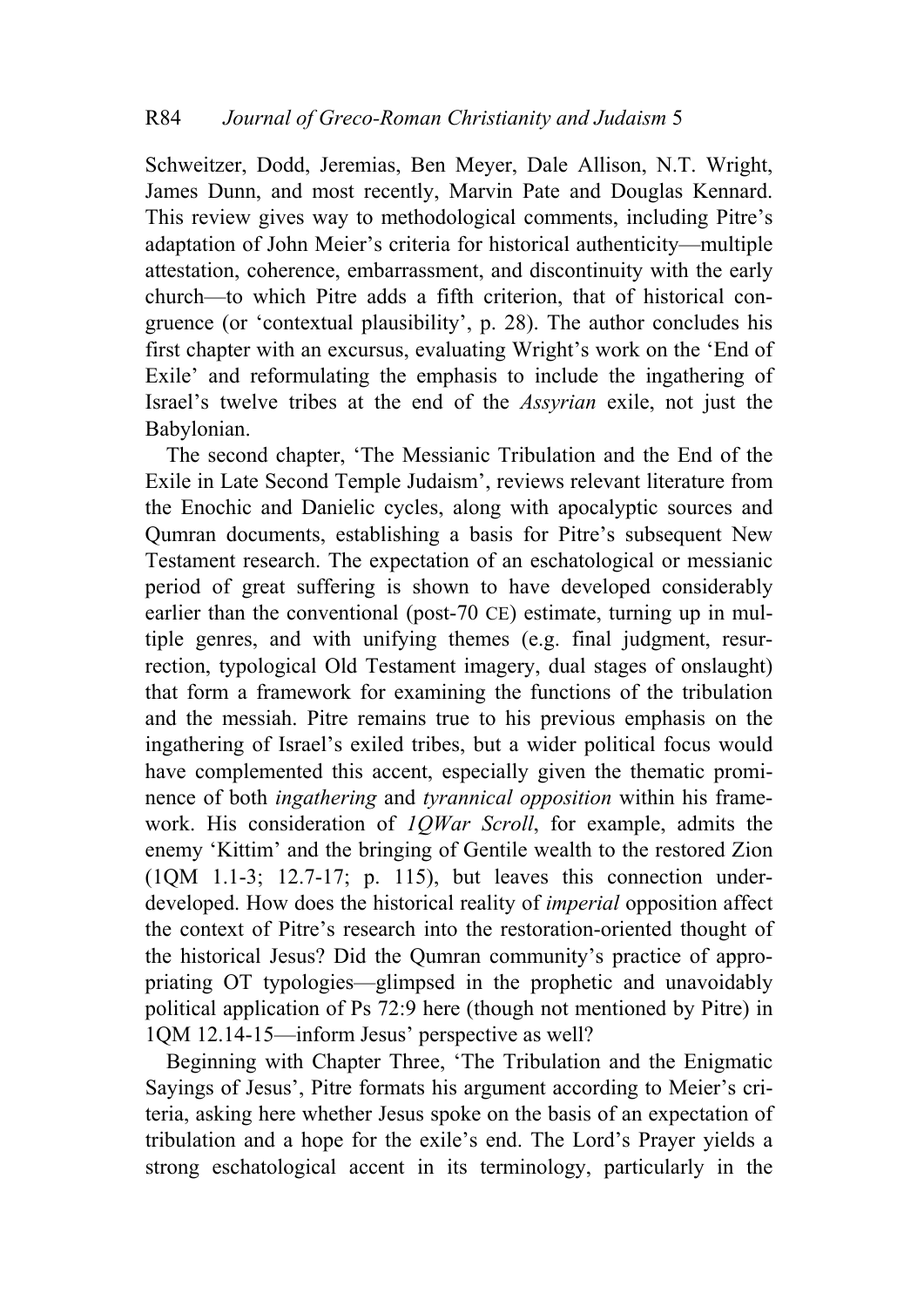applications of *peirasmos* (testing, or trial, hinting at growing opposition and coming judgment) and the appeal for *forgiveness* or *release*, connoting the customs of land-release in the Jubilee tradition and thus recalling rescue from the land of Egypt. This section on the language of deliverance leads to two portions addressing the death of John the Baptist as a catalyst for change in Jesus' eschatological outlook; the 'kingdom suffers violence' logion (Mt. 11/Lk. 16) and the affirmation that 'Elijah has come' and died in a tribulation-ready context (Mk 9) reveal the importance of timing between events, with John's death triggering elements of realized eschatology, an Elijianic typology of suffering, and predictions of escalating violence. The deliberate unleashing of such strife forms the focus of the chapter's final example: the 'not peace but a sword' saying, with its cognate tradition evident in *Gos. Thom.* 16, shows more appropriation of biblical imagery and strong discontinuity with the early church's stand on peacemaking.

The fourth chapter takes on three blocks of tradition from Mark 13 that confirm and refine Pitre's portrait of Jesus and his expectations. Mk 13.3-8 addresses the 'birth pangs' as a preliminary period of war, deception, and suffering, but one that also signifies the coming of the messiah. Jesus' forecasts of impending persecution, proclamation of the gospel, the outpouring of the Spirit, and the onset of familial strife make up the second tradition-block in Mk 13.9-13; as with the first, the images Jesus used are not merely stock motifs, but concepts intrinsically linked to the hope for the end of exile. The final block, warning of the Great Tribulation, the messiah's arrival, and the exile's end (Mk 13.14-27), is an oracle of unparalleled opposition and distress, with the fall of the defiled Jerusalem and the coming of the Son of Man punctuating Israel's exilic sufferings. Pitre does well here in foregrounding the return from exile as a New Exodus, anticipated in Isaianic contexts and introduced through a Danielic hermeneutic as a '*new Passover*: i.e., a new period of trials and plagues which would "put an end to sin and atone for iniquity" (Dan 9:24)' (p. 379). This paschal motif allows a smooth transition to the next chapter.

'The Paschal Tribulation, the Death of Jesus, and the New Exodus' follows its predecessor in sharpening the resolution of previously established themes. Here, Jesus' words and actions point to his Passion: the 'ransom for many' in Mk 10.35-45 is held to be a unified passage, envisioning ransom as the act of redemption that ends the exile, and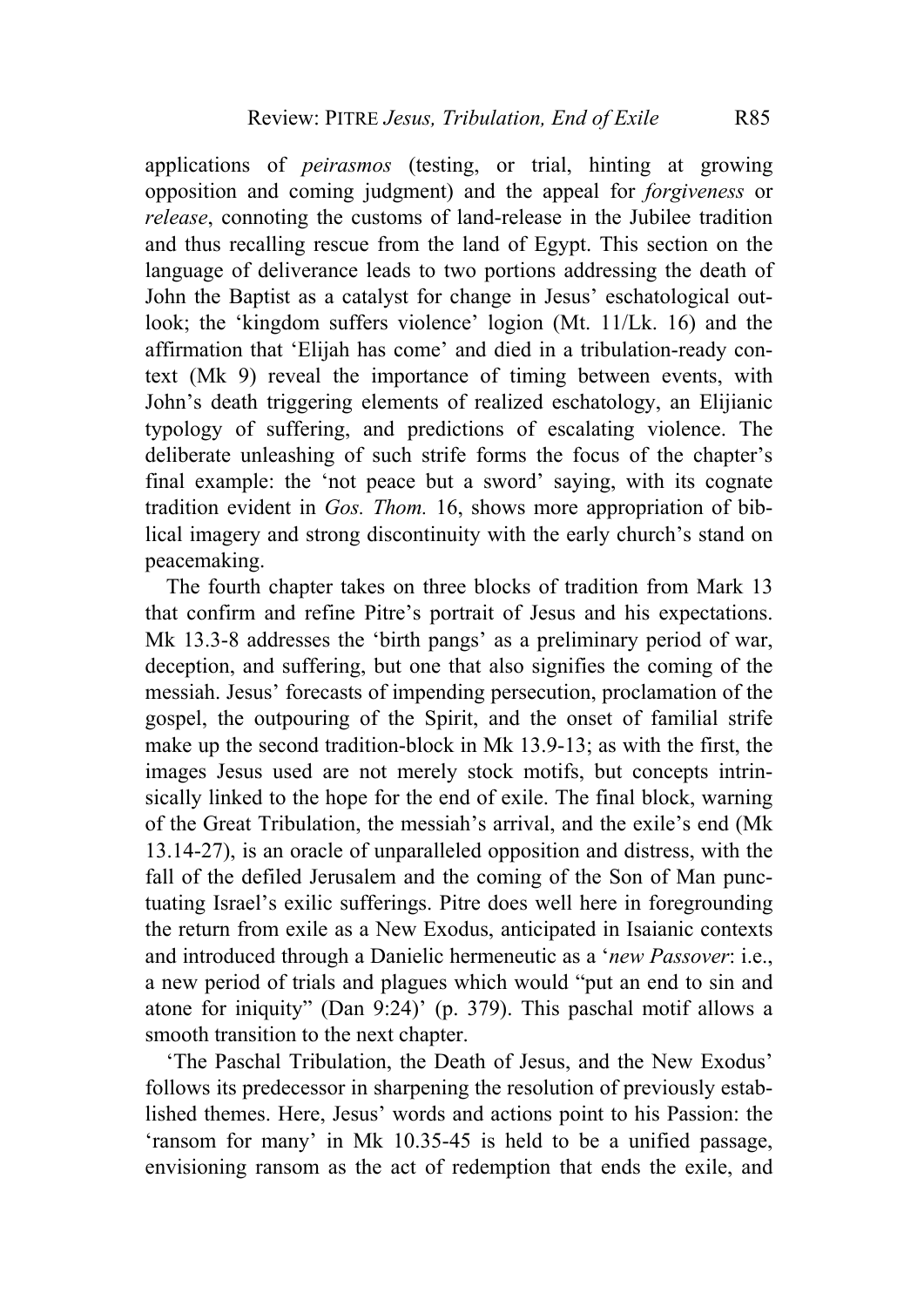producing formidable arguments for both continuity *and* discontinuity with the language found in early ecclesiastical statements of faith. Similarly, the striking of the 'shepherd' (Mk 14.26-28) imports from Zechariah a strong sense of messianic identity for Jesus, with the eschatological restoration of Israel tied to the prospect of her slain shepherd's resurrection. In Mk 14.32-42, the Gethsemane prayer permits Pitre a paschal reading of Jesus' warning to the disciples, 'Keep awake and pray that you not enter into *peirasmos*' (9.38, p. 479), and a return to the same theme discussed earlier in the Lord's Prayer: did Jesus pray for deliverance as he taught his disciples to do? This form of recapitulation is one of the book's best features: motifs of eschatological Passover, *peirasmos*, and ingathering are gathered and reviewed so often that their linguistic and thematic coherence grows increasingly plausible.

Pitre's concluding chapter underscores the congruence of the blocks of tradition he has studied, asserting that the historical Jesus' messianic mindset applied not just to the way he understood his own *mission*, but also to its *timeframe*. As the messianic Son of Man, he believed his suffering and death would have redemptive value, functioning as an atonement for the sins of Israel (p. 513). The author closes with five implications for the continuing study of the historical Jesus: (a) the priority of placing Jesus in the context of Jewish restoration eschatology; (b) the authenticity and structural integrity of the Olivet Discourse in Mark 13; (c) Jesus' evident commitment to some form of Noachic *remnant theology*, with potential ramifications for his *ecclesiology*; (d) the renewed complexity of the relationship between the tribulation and Jesus' prophetic signs and expressions; and (e) the question of whether or not Jesus taught that his death would have a redemptive efficacy. These implications align roughly with the focus of each of the preceding chapters, and the last of the five may be the hardest sell, as it is still developing as Pitre ends his book. His claim, following and reworking Schweitzer, is that 'in some sense, what we have arrived at through our investigation is an "eschatological doctrine of atonement"' (p. 507); as it was never explicitly advanced as a goal of the study, such a forceful doctrinal claim may surprise those readers who are still thinking through Pitre's conclusions.

The book is not without some problems, and the greatest of these may be structural. The reprint is identical to the WUNT release, save for the latter's listing of previous volumes in the series. Comparison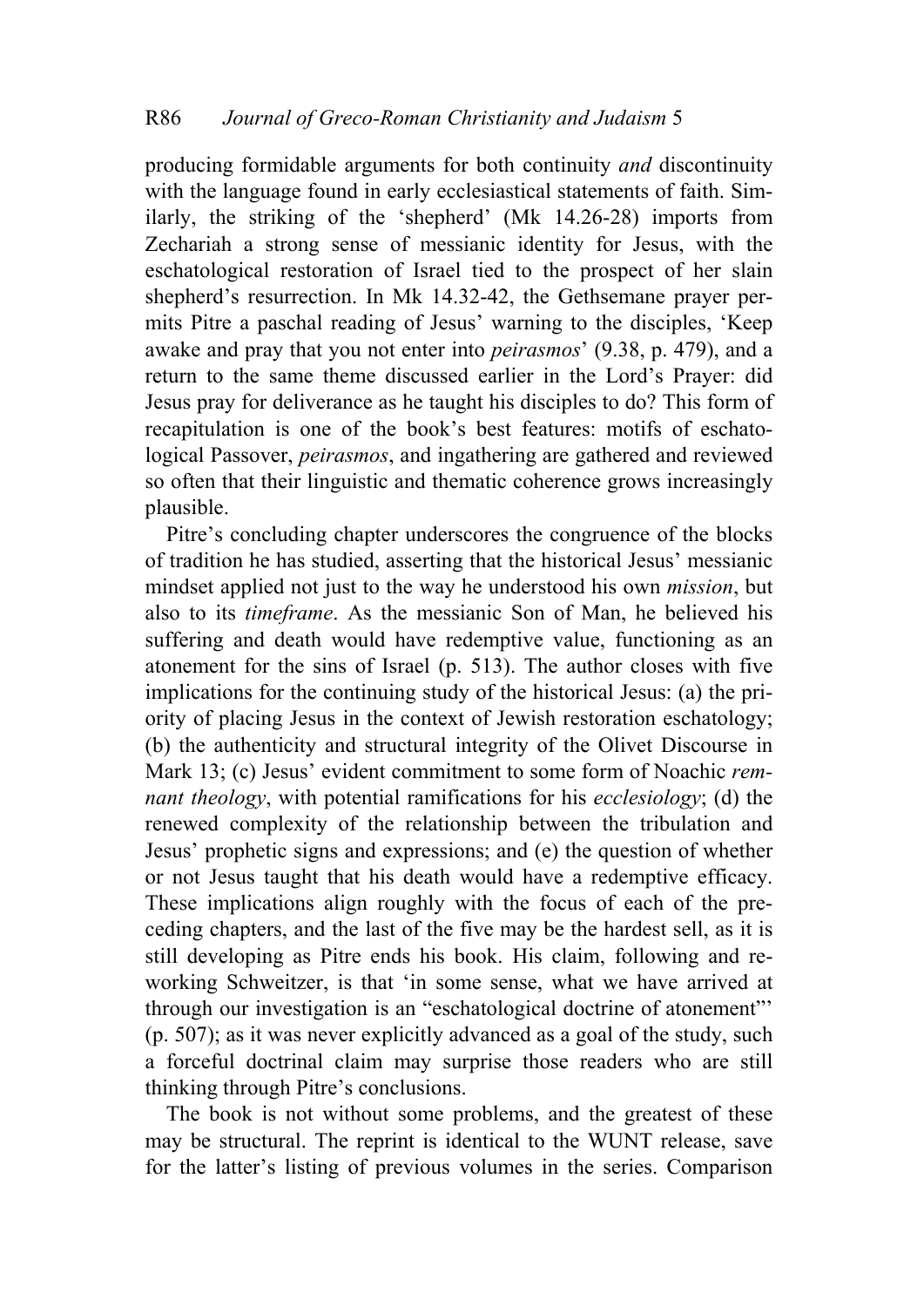with the original Notre Dame dissertation yields few changes, most of which are alterations of section titles (e.g. the 'Coming of the Spirit' is here labelled the 'Ingathering of the Gentiles'; a subheading in Chapter Five now reads 'The Death of the Shepherd Messiah', rather than simply 'the Shepherd', emphasizing the distinctively *messianic* element in Jesus' self-understanding). Greek originals for many of the lengthy cited texts have been dropped, along with some of the most technical form-critical notes. The only substantive changes are small additions that strengthen the coherence of Pitre's highlighted themes: a summary of Mk 14.26-28 presenting 'a grim but plausible window on Jesus' view of his last days and the unfolding of the great eschatological drama that was about to take place' (Dissertation, 2.614-15) becomes an opportunity to point out the *positive* emphases of ingathering, resurrection and creation-renewal (2006, pp. 477-78). Such minor changes speak well of Pitre's thesis as a model for all of those engaged in doctoral studies, but the fact remains that *a published work should not necessarily 'read' like a dissertation*. The chapters are often protracted, impeding readers who might approach the book from a popular (or even an undergraduate) level. Sadly, those same readers would miss many of Pitre's keenest points. A fine critique of exegetical reasoning is hidden in a footnote, 140 pages into his longest chapter: 'It is, of course, quite easy to deem a Jesus tradition an early Christian creation if one forces it into early Christian categories; but is this proper exegesis, much less good history?' (p. 359).

If Pitre's work has another weakness, it can be found in the area of coherence—not that of historical or textual authenticity, but in helping his readers to 'connect the dots', both within his portrait of the historical Jesus and in relation to studies in other related fields. His reviews of information he has already covered are helpful, but he covers so many motifs in relation to the central pairing of tribulation and restoration (as is indicated in his wide-ranging book title) that readers will be challenged to integrate early points with later ones. Regarding related areas of study, Pitre's case for establishing an 'eschatological doctrine of atonement' would gain considerable momentum by appealing to sources that draw their theological reflections deliberately from the unified narratives of the Gospels. The first volume of Robert Tannehill's *The Narrative Unity of Luke-Acts* (Philadelphia: Fortress, 1986; see esp. pp. 65-67), for instance, follows the linguistic theme of *aphesis*, or release, throughout Luke's text, noting the applications of